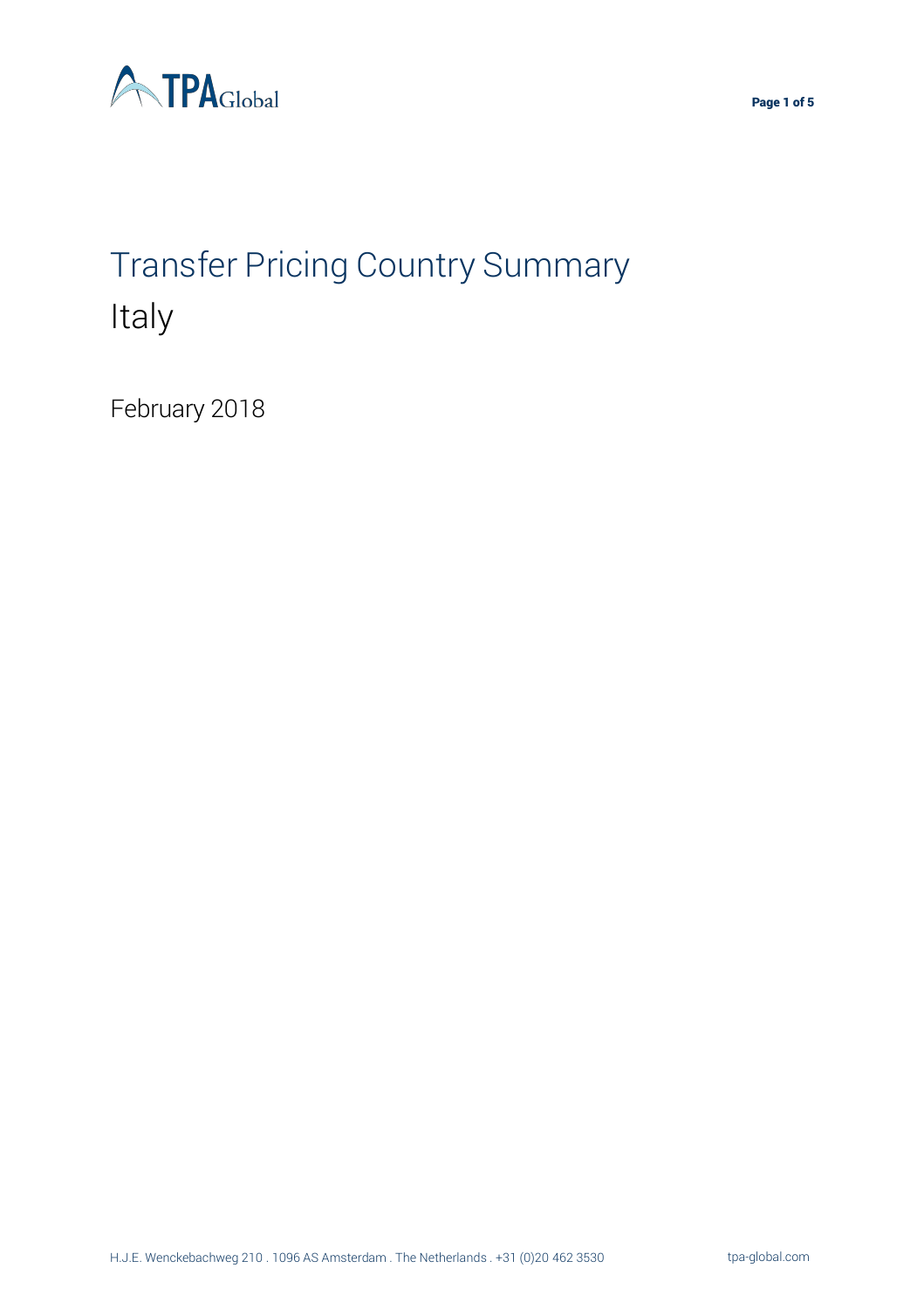

# Legislation

# Existence of Transfer Pricing Laws/Guidelines

Transfer pricing legislation is laid down in Article 110, Para. 7, of the Italian Income Tax Act, expressly referring to the arm's length principle. A number of rules related to transfer pricing were issued from 1980:

- Circular No. 32/1980 that transfer pricing transactions should occur between an Italian entity and a foreign entity;
- Law-decree No. 78 dated 31 May 2010, converted into law No. 122 of 30 July 2010 harmonizing the Italian landscape with the OECD Transfer Pricing Guidelines;
- Decision of the Commissioner of the Italian Revenue Agency No. 2010/137654 dated 29 September 2010 providing the transfer pricing documentation requirements;
- Circular No. 58/E dated 15 December 2010, which provides clarification on the expected documentation;
- Circular No. 21/E dated 5 June 2012, settlement of international tax disputes;
- The 2014 Stability Law includes changes regarding transfer pricing rules applied for the computation of the Regional Tax on Productive Activities (IRAP);
- Legislative Decree n.147/2015, dated September, 14<sup>th</sup> 2015, in force since October, 7<sup>th</sup> 2015. The main provisions of the decree are about Advanced agreements for Multinational Enterprises and superseded the so-called international ruling standard;
- Budget Law 2016 (also known as the Stability Law) dated 28 December 2015 implementing a country-by-country reporting requirement;
- Regulation of the Italian Revenue Office No. 42295 dated 21 March 2016 contains provisions for the application of the rules on advance pricing agreements (APAs) for enterprises with international activities;
- Law Decree No. 32 dated 15 March 2017 considers the mandatory automatic exchange of tax information in the context of cross-border preventive rulings and transfer pricing agreements;
- Article 59 of Law-Decree No. 50 dated 24 April 2017 that include a number of transfer pricing measures in order to align Italian law with the OECD standards;
- Guidance (No. 275956) issued by the Italian Revenue Agency on 28 November 2017 setting forth instructions for filling country by country reporting in Italy;
- The Ministry of the Economy and Finance and the Italian Revenue Agency on 22 February 2018 launched a public consultation on transfer pricing, with regard to the implementation of the provisions of Article 110, paragraph 7 of the TUIR and Article 31-*quater* of the D.P.R. n. 600/1973. This consultation phase will end on 21 March 2018.

# Definition of Related Party

A civil law notion of control is given by Article 2359 of the Civil Code, however limited to the hypothesis of mere corporate control. The following definitions are applicable in the Italian transfer pricing regulations:

a) "Holding Company belonging to a Multinational Group" shall mean a company resident, for fiscal purposes, within the territory of the State, which: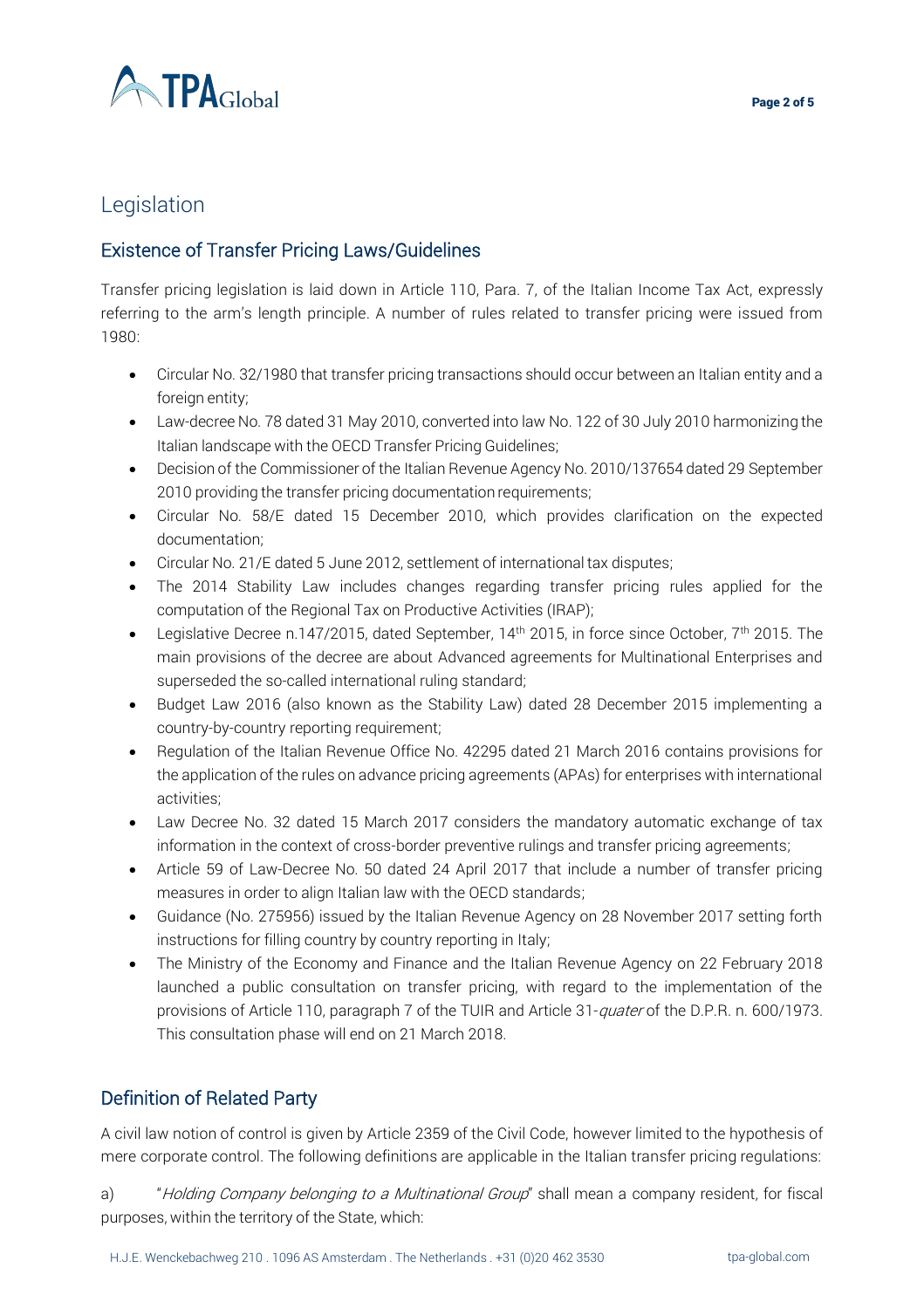

- Is not controlled by another commercial company or enterprise, that is an entity having a juridical nature, which carries out commercial activities, wherever resident;
- Controls, even by means of a sub-holding, one or more companies not resident for fiscal purposes within the territory of the State;

b) "Sub-holding Company belonging to a Multinational Group" shall mean a company resident, for fiscal purposes, within the territory of the State, which:

- Is controlled by another commercial company or enterprise or by another entity having a juridical nature, which carries out commercial activities, wherever resident;
- In turn, controls one or more non-resident companies, for fiscal purposes, within the territory of the State;

c) "Controlled Company belonging to a Multinational Group" shall mean a company or enterprise resident for fiscal purposes, within the territory of the State, which;

- Is controlled by another commercial company or enterprise or by another entity having a juridical nature, which carries out commercial activities, wherever resident;
- Does not control other companies or enterprises not resident for fiscal purpose, within the territory of the State.

The above definitions are of importance to the scope of the documentation requirements; please refer to Level of Documentation section for more details.

The Italian Tax Authorities gave a rather extensive interpretation to the concept of "*control*", through their Circular N. 32/1980, deeming that the transfer pricing regime was applicable to all such cases in which a set of circumstances was indicative of a given company's influence, even if only potential, over the entrepreneurial decision of another.

The Supreme Court aligned itself with the position of the tax authorities through its ruling N. 8130 of April 22, 2016, by upholding the Second Instance judges' ruling, pursuant to which the civil law notion of corporate control was not binding and therefore, transfer pricing rules should have been rightfully and duly applied. In the particular case at issue, being in and of itself devoid of any commercial structure, had entrusted the foreign company, with the distribution of its own products – on an exclusive basis – which ultimately occasioned some of the hypotheses included under Circular N. 32/1980. Pursuant to the Supreme Court, the lack of any definition in the norm ruling the "control" concept is hence indicative of Legislator's manifest and intentional choice not to bind the notion of tax control to that of the Italian Civil Code; in fact, for such cases in which the civil law concept of control appears to be relevant, the various TUIR rules specifically refer back to Article 2359 of the Italian Civil Code.

The choice, in the judges' opinion, appears to be instrumental to the goals pursued by the tax legislator, by the tax legislator, which are certainly different from the ones aimed at by the civil law provision, since the latter's purpose is to help the transfer pricing regime become more adaptable also to cases in which one enterprise affects the entrepreneurial decisions of another, regardless of the stringent requirements set forth by civil law. Within such kind of framework, it is quite evident that a control concept delimitated by contractual or shareholding obligations is far too restrictive. Hence, the concept of "control" must be extended to all hypotheses of economic influence that may be inferred from the single circumstances.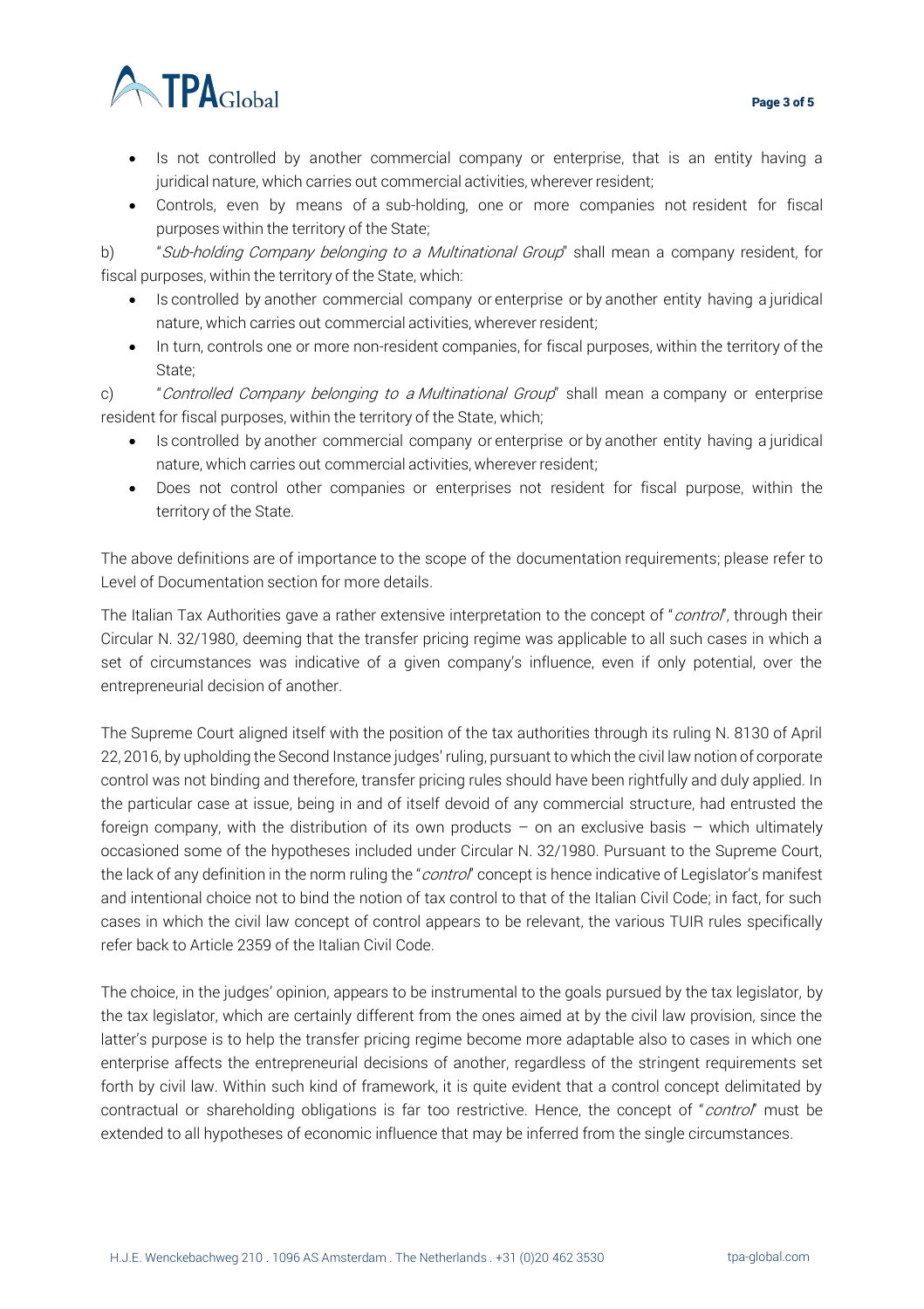

## Transfer Pricing Penalties

No transfer pricing specific penalties apply. General penalty provisions can result in penalties from minimum 90% to maximum 180% of the additional tax due as a result of a transfer pricing adjustment. No interest is charged on penalties, but on the additional taxes generated by transfer pricing adjustments.

Legislative Decree No. 74 of 10 March 2000 permits tax inspectors to refer assessments to the public prosecutors to explore possible criminal tax law implications.

Article 26 of law-decree No. 78 of May 31, 2010 provides that, in the case of a transfer pricing assessment, no penalties will be levied if the taxpayer both complies with specific documentation requirements and a specific communication is filed with the Italian tax authorities.

In accordance with the Budget Law for 2016, non-compliance with the Country-by-Country reporting obligations, the administrative sanctions amounting to  $\epsilon$  10.000 –  $\epsilon$  50.000. Non-compliance may refer for example to lack of filing of Country-by-Country Reporting or provision of incomplete or inaccurate information.

The disapplication of penalties is linked to the revenue office's assessment on the suitability of the TP documentation provided.

Suitability must be ascertained from a formal standpoint based on:

- The consistency of the documentation compiled by the taxpayer;
- The nature and structure of such documents set forth in explanatory regulation issued by the Italian Revenue Agency issued on September 29 2010 (Measure 137654/2010); and
- A substantial perspective, examining the suitability of the documents compiled by the taxpayer to provide the revenue office with whatever data and findings that will be necessary to carry out a comprehensive and thorough analysis of the transfer prices that were actually applied.

## Advance Pricing Agreement (APA)

Unilateral and bilateral APA are available. No fee is charged on APA application. APAs can be concluded with the Italia tax authorities by: Italian resident companies or non-Italian resident companies which carry on or have the intention to carry on their business activity in Italy through a permanent establishment. The aims of APA can be: determine the methodology; attribution of profits to a permanent establishment in another state of an Italian company or determine the payment to foreign subjects residing in Italy or the receipt from a foreign subject residing in Italy, of dividends, interests, royalties and/or other income.

According to the Legislative Decree n.147/2015, the advance agreements provides:

- the definition of arm's-length price in intercompany transactions;
- the applications of norms on the allocation of profits or losses to the permanent establishment in another state, as well as on the payment to or receipt by nonresidents of dividends, interests, royalties, and other income components; or
- prior definition of entry or exit values for residence transfers.

The legislative framework of Preventive Agreements has been upgraded by virtue of the so-called "Internationalization Decree" (Legislative Decree N. 147/7.10.2015) and its implementing regulation, i.e. Regulation N. 42295/21.3.2016 of the Italian Revenue Agency (IRA).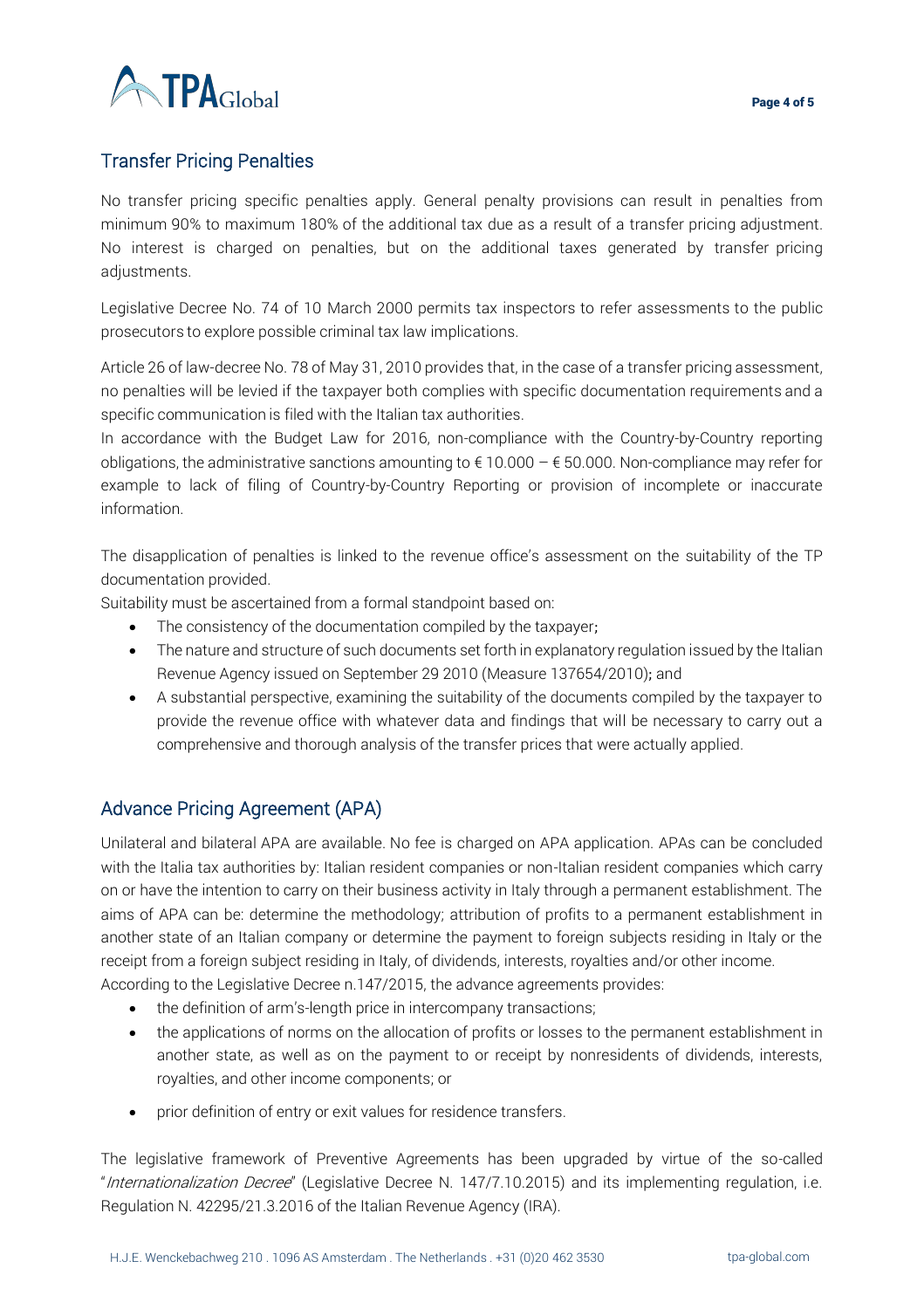

The Internationalization Decree introduced the "Preventive Agreements for Enterprises with International Activities" (Preventive Agreements), substituting the previous "International Tax Ruling" (as per Art. 8 of Law Decree N. 269/2003). Presidential Decree N. 600/1973, where the aforementioned Internationalization Decree added Art. 31-ter, regulates the new instrument.

The Preventive Agreement shall be in principle valid for 5 years including the year of execution.

It may also have retrospective effect in the following cases:

- it follows conclusion of agreement(s) with foreign tax authorities in the context of Mutual Agreement Procedure (MAP) under a Treaty; or
- it is based on the same factual and legal circumstances existing before its execution.

# Documentation and Disclosure Requirements

### Tax Return Disclosures

The availability of transfer pricing documentation must be disclosed to the tax authorities. Intercompany transaction volumes must also be disclosed.

In addition, to be protected against penalty regime, companies should tick the box in the income tax return form, which indicate that it has prepared proper documentations.

## Level of Documentation

The Transfer pricing documentation includes:

- the Master File:
- the National File;

And also the Country-by-Country reporting.

The Master File shall contain information about the group and shall be structured as follows:

- 1. General description of the Multinational Group ;
- 2. Group structure;
- 3. General strategies pursued by the Group and any changes of strategy compared to the prior financial year;
- 4. Flow chart of the intercompany transactions;
- 5. Intercompany transactions;
- 6. Functions, assets and risks;
- 7. Intangible assets;
- 8. Transfer pricing policy;
- 9. APAs and rulings concerning transfer pricing with the tax authorities of EU Member States.

It is possible to deliver more than one Master File if the MNE operates in different sectors each of them being governed by specific transfer pricing policies.

The National File shall contain information about the company and shall be divided as follows: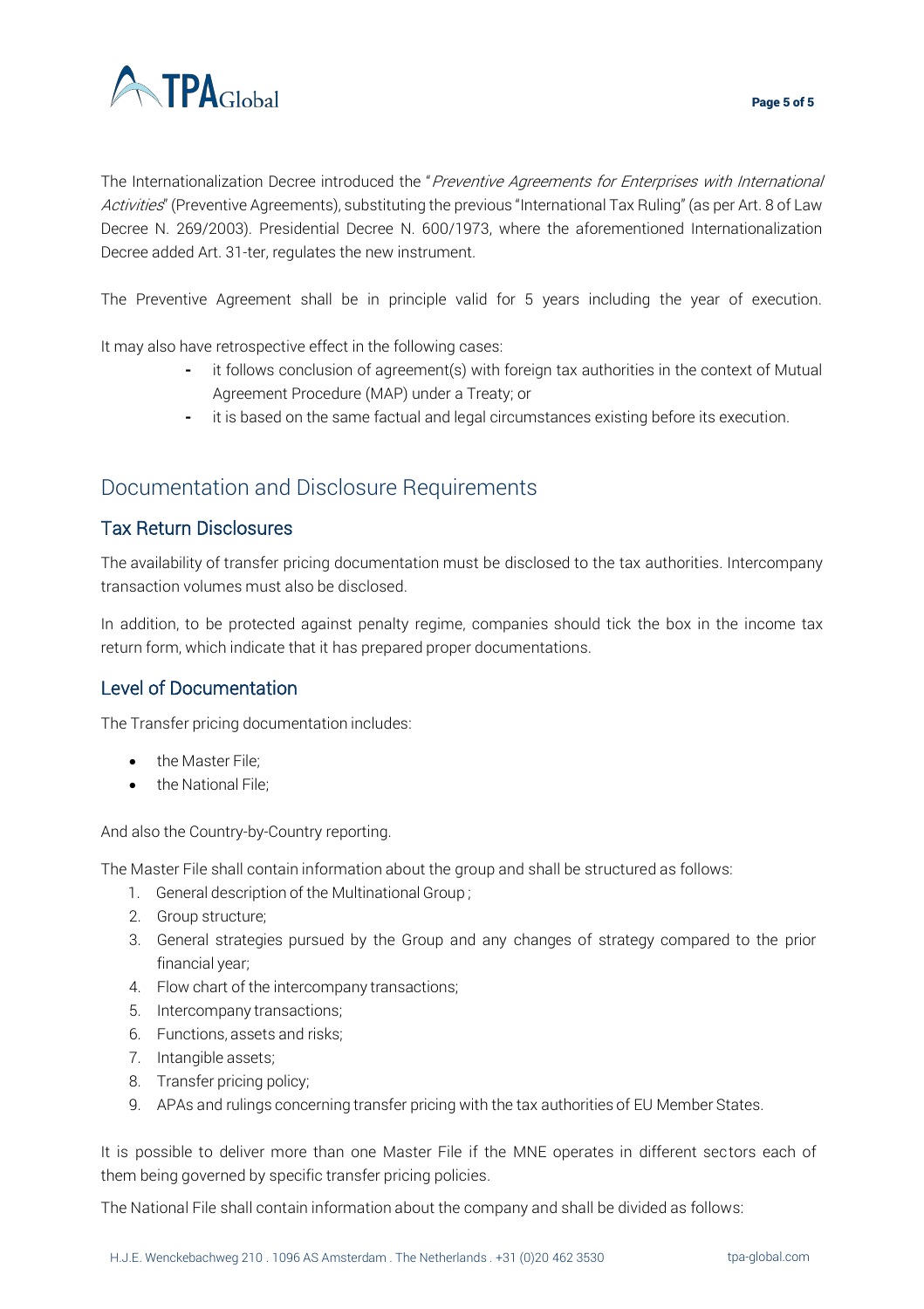



- 1. General description of the company;
- 2. Sectors in which the company operates;
- 3. Operational structure of the company;
- 4. General strategies pursued by the company and any changes of strategy compared to the prior financial year;
- 5. Intercompany transactions;
- 6. Cost Contribution Arrangements.

The Country-by-Country Reporting shall contain information about:

- 1. Amount of revenue;
- 2. Profit and loss before income tax;
- 3. Income tax actually paid;
- 4. Income tax accrued;
- 5. Stated capital;
- 6. Accumulated earnings;
- 7. Number of full-time employees and;
- 8. Net book values of tangible assets.

The first tax year of application of the regime about Country-by-Country Reporting in Italy is 2016.

The obligations about Country-by-Country Reporting refer exclusively to Italian parent companies of MNE Groups that:

- have annual revenue equal to or exceeding € 750 million per year starting from 1 January 2015;
- are required to file group consolidated financial statements;
- are not controlled by any other entities.

Holding companies or permanent establishments of holding companies are required to present the Master File as well as the National File. If the threshold revenue ( $\epsilon$  750 million) is exceeded the Italian parent companies have an unconditional obligation to file Country-by-Country Reporting with the Italian Revenue Agency.

Sub-holding companies and permanent establishments of sub-Holding companies are required to present the Master File as well as the National File. A sub-holding company can present together with the National File, the Master File prepared by its non-resident holding company.

Controlled companies and permanent establishments of controlled company are only required to present the National File. The Italian subsidiaries have to comply with Country-by-Country Reporting obligation only in case the Italian Revenue Agency is unable to obtain Country-by-Country Reporting or equivalent report regarding the respective multinational group from another source, e.g. in lack of equivalent obligation of the parent company in its residence jurisdiction.

### Record Keeping

Records must be kept for at least 10 years.

### Language for Documentation

Both the Master File and the National File have to be written in Italian. The Master File of a sub-holding can be presented in English when presenting the Master File of a non-resident company. Attachments can also be presented in English. Attachments in any language other than Italian or English have to be translated into Italian. No specific formats are prescribed for Country-by-Country Reporting, but it should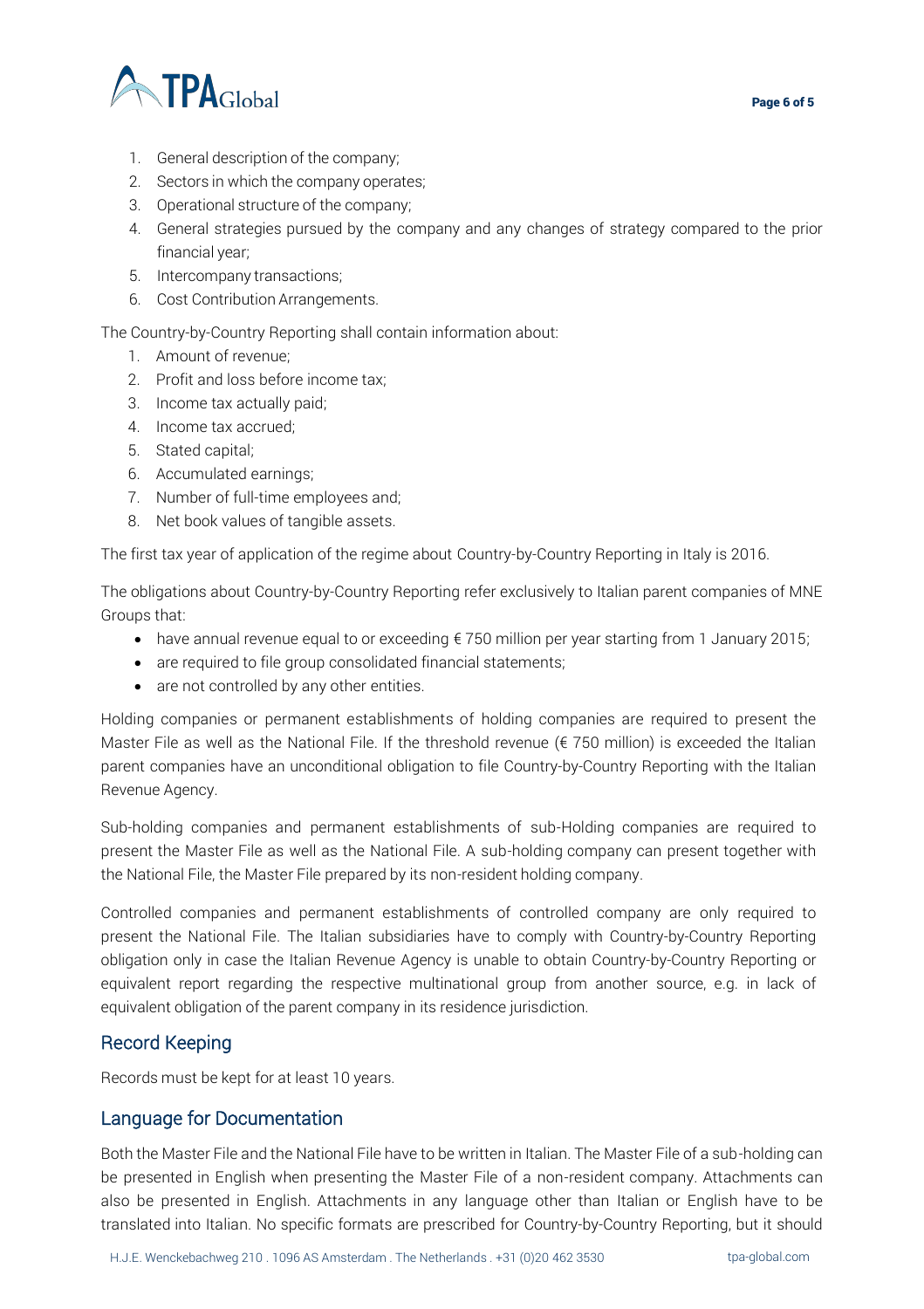

be drawn up in at least one official EU language (in Italy both Italian and English).

### Small and Medium Sized Enterprises (SMEs)

SMEs are defined as companies with turnover or revenues of maximum EUR 50 million.

SMEs have the right not to update the information relevant to the transfer pricing method for the two years following the year concerned if both:

- the comparability analysis is based on publicly available sources; and
- the key features of goods and services, the analysis of the functions, assets and risks, the contractual terms, the economic conditions and the strategies of the company do not undergo significant changes.

#### Deadline to Prepare Documentation

Generally deadline for the submission of the tax return is the 30 September of the year following the tax years. Transfer pricing documentation must be prepare simultaneously the tax return.

Deadline for the submission of Country-by-Country Reporting is due 12 months from the last day of the relevant tax year, this, in essence, implies that the first Country-by-Country Reporting shall be filed in Italy by the end of 2017.

#### Deadline to Submit Documentation

Upon request of the tax administrative, taxpayers must supply the transfer pricing documentation within 10 days and any supplemental information within seven days or other terms agree with. According to the Italian law tax audits must be finalized in a maximum of 30 working days, which can be extended by additional 30 days.

#### Statute Of Limitations

According to the 2016 stability law, a tax assessment for income tax can be issued up to 31 December of the fifth year following the year when the relevant tax return was submitted to the tax authorities. In case of failure to file annual tax return, the statute of limitations is extended to 31 December of the seventh year following the year in which the tax return should have been filed. For the fiscal years prior to 2016 still are subject to the previous rules: the statute of limitations is 4 years following the tax year and one year extension is granted in case of failure to file annually tax return. This period is double if taxpayers incur in criminal tax purposes, under certain conditions.

#### Transfer Pricing Methods

Transfer Pricing Methods in the OECD Transfer Pricing Guidelines 2017 is fully adopted, including transaction-based methods and profit-based methods although the Circular No. 32/1980 considers the hierarchy of methods .

Transaction-based methods are preferred to profit-based methods, CUP method is preferred to other methods. Sufficient explanations must be given in case it is possible to apply CUP or any other transaction-based methods but the company chooses to apply profit-based methods.

#### **Comparable**

If the tested party is located in Italy, there is a preference for Italian comparable. However, Italian Tax Authorities accept the use of pan-European comparable.